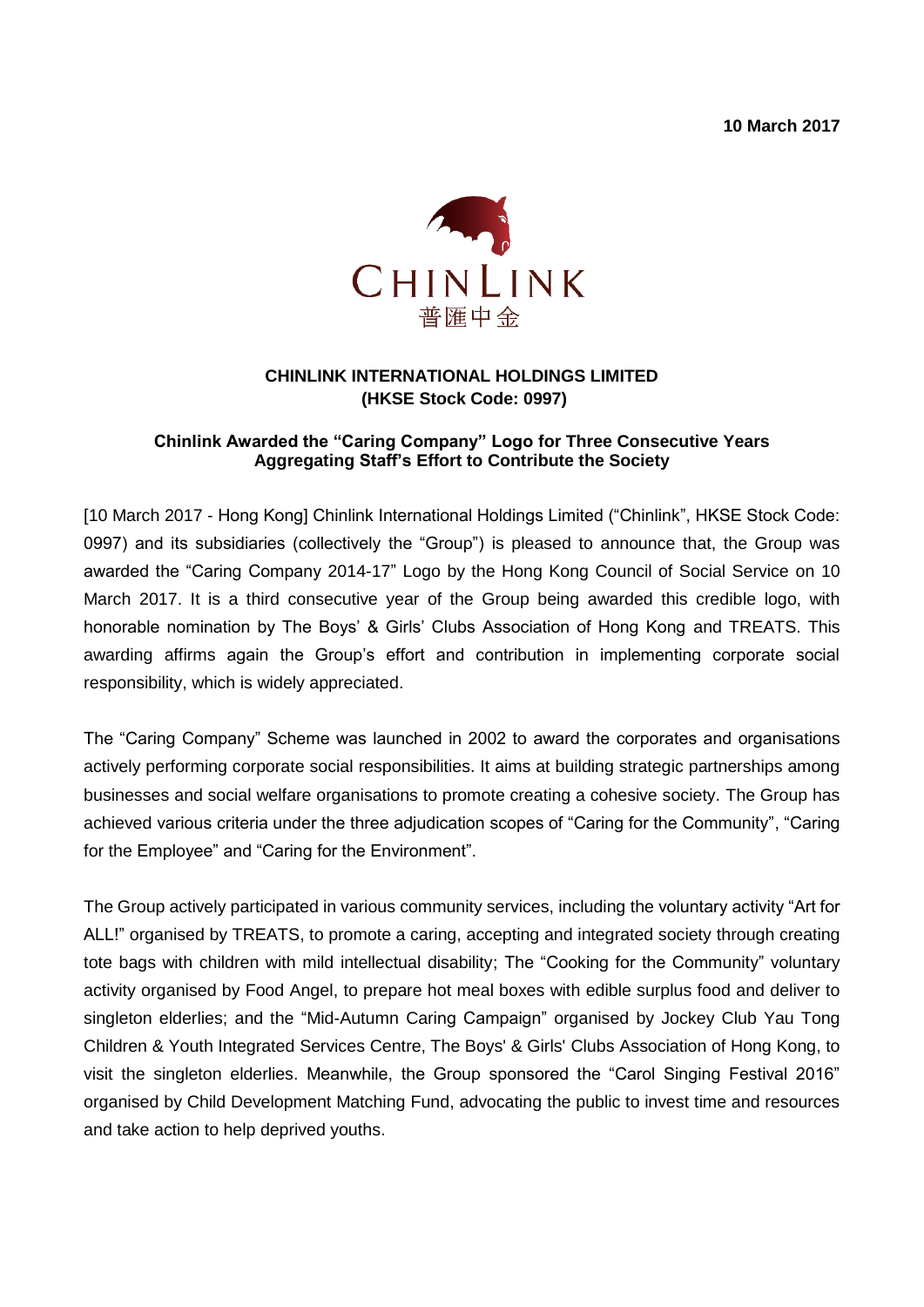In the aspects of employee" and environment, the Group held two major internal environmental protection events, i.e. the "Give & Take Book Donation Program" and the "'Forever Green' Environmental Protection Festival". Also, the Group sponsored the "Share a Meal & Eco-enzyme Workshop" organised by Food Angel and visited the CIC Zero Carbon Building, educating employees environmental protection knowledge and formation of a healthy lifestyle, in order to promote the physical and mental health of them. The Group was awarded the World Green Organisation's "Green Office" Label and the United Nations Sustainable Development Goals "Better World Company" Label presented by Junior Chamber International Hong Kong in November 2016, which recognised the Group's effort on environmental conservation.

Mr. Siu Wai Yip, Executive Director of Chinlink, said, "The Group has been actively practising corporate social responsibility through various activities related to community, environment and employees. The Group promoted the concept of 'green' office throughout the Group last year, committed to providing employees with a healthy, low-carbon and energy-saving office environment, and launched and participated in a series of environmental protection activities, which increase the employee's environmental protection awareness and arouse their sense of responsibility and mission, in order to construct a sustainable environment together with the employees. This year the Group will put more effort to promote the physical and mental health of the employees and organise various activities to enhance the communication with the employees and create a better work atmosphere in achieving the employees' work-life-balance.

The Group is honored to be awarded the 'Caring Company' Logo for three consecutive years, which well recognised the Group's effort in contributing the society. We understand corporate social responsibility is important to social and corporate development, so we will keep on setting higher goals to pursue performance excellence. Looking forward, the Group will continue to concern the society from all walks of life with concrete actions, and make greater contributions to a sustainable development."